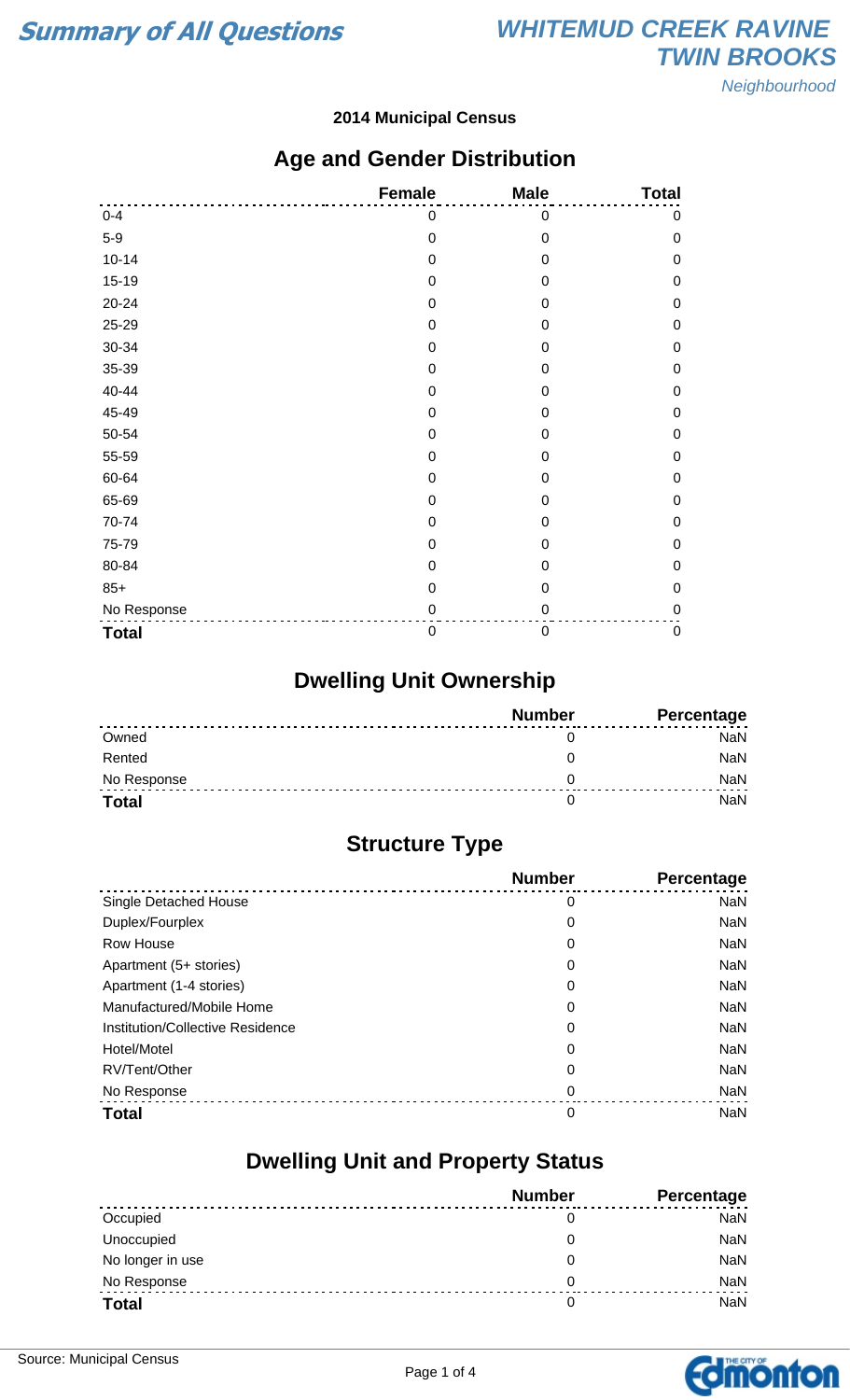**Neighbourhood** 

### **Marital Status**

|                      | <b>Number</b> | Percentage |
|----------------------|---------------|------------|
| Married              | 0             | <b>NaN</b> |
| Common-law           | 0             | <b>NaN</b> |
| Separated/divorced   | 0             | <b>NaN</b> |
| <b>Never Married</b> | 0             | <b>NaN</b> |
| Widowed              | 0             | <b>NaN</b> |
| No Response          | 0             | <b>NaN</b> |
| <b>Total</b>         | 0             | <b>NaN</b> |

### **Employment Status**

|                               | <b>Number</b> | Percentage |
|-------------------------------|---------------|------------|
| Preschool                     | 0             | <b>NaN</b> |
| Kindergarten - Gr.6           | 0             | <b>NaN</b> |
| Gr.7 - Gr.9                   | 0             | <b>NaN</b> |
| Gr.10 - Gr.12                 | 0             | <b>NaN</b> |
| <b>Post Secondary Student</b> | 0             | <b>NaN</b> |
| Homemaker                     | 0             | <b>NaN</b> |
| Employed 0-30 hrs             | 0             | <b>NaN</b> |
| Employed 30+ hrs              | 0             | <b>NaN</b> |
| Unemployed                    | 0             | <b>NaN</b> |
| Retired                       | 0             | <b>NaN</b> |
| Permanently unable to work    | 0             | <b>NaN</b> |
| No Response                   | 0             | <b>NaN</b> |
| <b>Total</b>                  | 0             | <b>NaN</b> |

### **Term of Residence at this Location**

|                              | <b>Number</b> | Percentage |
|------------------------------|---------------|------------|
| 5 years or more              | 0             | <b>NaN</b> |
| 3 years to less than 5 years | 0             | <b>NaN</b> |
| 1 year to less than 3 years  | 0             | <b>NaN</b> |
| Less than 1 year             | 0             | <b>NaN</b> |
| Child less than 1 year       | 0             | <b>NaN</b> |
| No Response                  | 0             | <b>NaN</b> |
| <b>Total</b>                 | 0             | <b>NaN</b> |

## **Previous Residence if living in Dwelling for less than 1 year**

|                                   | <b>Number</b> | Percentage |
|-----------------------------------|---------------|------------|
| Elsewhere in Edmonton             | 0             | <b>NaN</b> |
| Elsewhere in Alberta              | 0             | <b>NaN</b> |
| <b>Atlantic Canada</b>            | 0             | <b>NaN</b> |
| Ontario/Quebec                    | 0             | <b>NaN</b> |
| Territories/Manitoba/Saskatchewan | 0             | <b>NaN</b> |
| <b>British Columbia</b>           | 0             | <b>NaN</b> |
| <b>Outside Canada</b>             | 0             | <b>NaN</b> |
| No Response                       | 0             | <b>NaN</b> |
| <b>Total</b>                      | 0             | <b>NaN</b> |

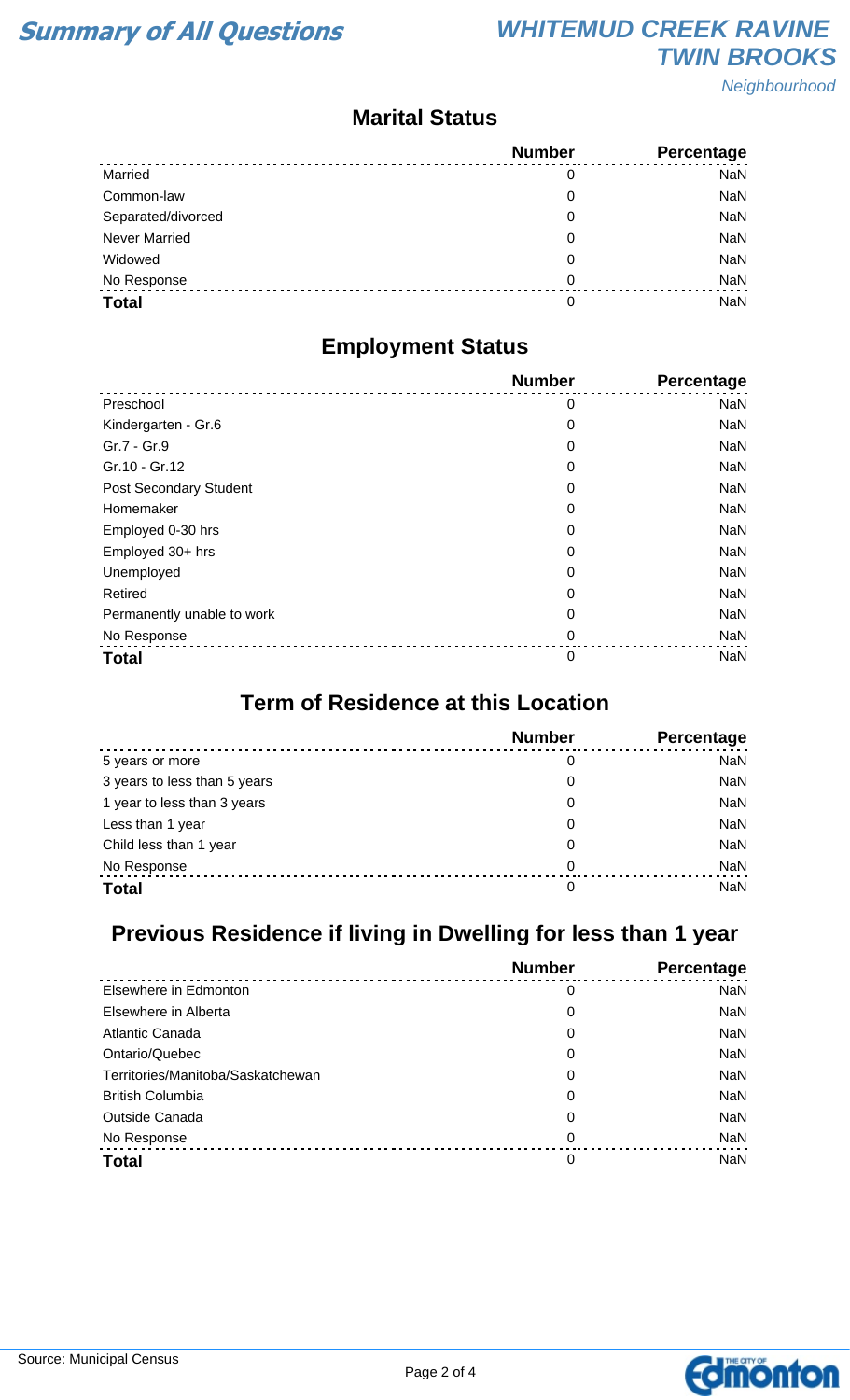

Neighbourhood

## **Main Mode of Transportation from Home to Work**

|                              | <b>Number</b> | Percentage |
|------------------------------|---------------|------------|
| Car/Truck/Van (as Driver)    | 0             | <b>NaN</b> |
| Car/Truck/Van (as Passenger) | 0             | <b>NaN</b> |
| Transit                      | 0             | <b>NaN</b> |
| Walk                         | 0             | <b>NaN</b> |
| <b>Bicycle</b>               | 0             | <b>NaN</b> |
| Other                        | 0             | <b>NaN</b> |
| No Response                  | 0             | <b>NaN</b> |
| <b>Total</b>                 | 0             | NaN        |

# **Citizenship**

|                      | <b>Number</b> | <b>Percentage</b> |
|----------------------|---------------|-------------------|
| Canadian Citizen     |               | NaN               |
| Non Canadian Citizen |               | <b>NaN</b>        |
| No Response          |               | <b>NaN</b>        |
| <b>Total</b>         |               | NaN               |

### **School Residency**

|              | <b>Number</b> | <b>Percentage</b> |
|--------------|---------------|-------------------|
| Public       |               | NaN               |
| Catholic     |               | NaN               |
| No Response  |               | <b>NaN</b>        |
| <b>Total</b> |               | NaN               |

## **Household Languages**

|                              | <b>Number</b> | Percentage |
|------------------------------|---------------|------------|
| English Only                 | 0             | <b>NaN</b> |
| Arabic                       | 0             | <b>NaN</b> |
| Cantonese                    | 0             | <b>NaN</b> |
| French                       | 0             | <b>NaN</b> |
| German                       | 0             | <b>NaN</b> |
| Mandarin                     | 0             | <b>NaN</b> |
| Panjabi (Punjabi)            | 0             | <b>NaN</b> |
| Spanish                      | 0             | <b>NaN</b> |
| Tagalog (Pilipino, Filipino) | 0             | <b>NaN</b> |
| Ukrainian                    | 0             | <b>NaN</b> |
| Other                        | 0             | <b>NaN</b> |
| No Response                  | $\mathbf 0$   | <b>NaN</b> |
| <b>Total</b>                 | $\mathbf 0$   | <b>NaN</b> |